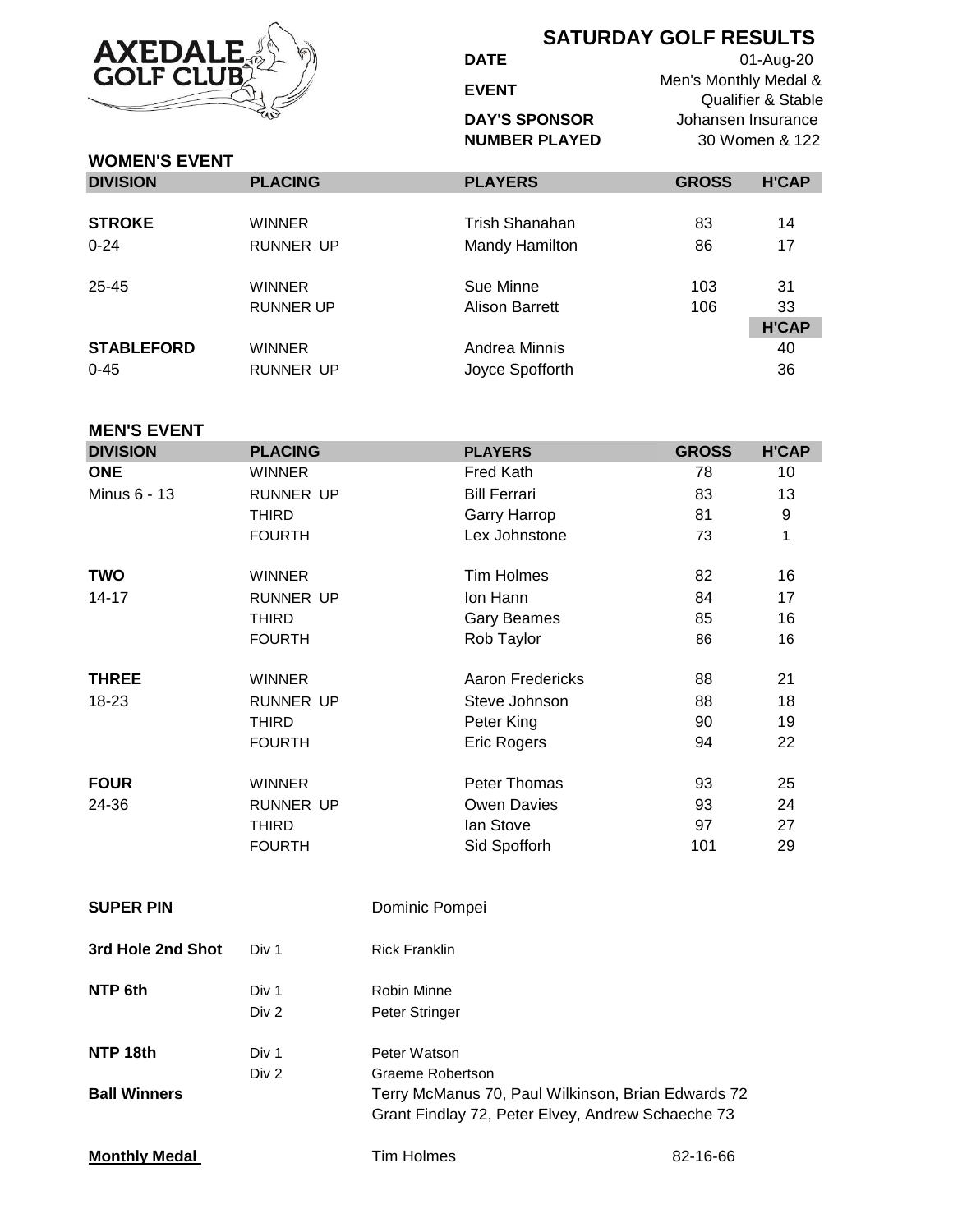| Other Highlights        |      |               |    |
|-------------------------|------|---------------|----|
| <b>Best Gross Score</b> |      | Lex Johnstone | 73 |
| <b>Birdie Ball</b>      | 18th | Peter Watson  |    |
|                         | 12th | Dale Clarke   |    |